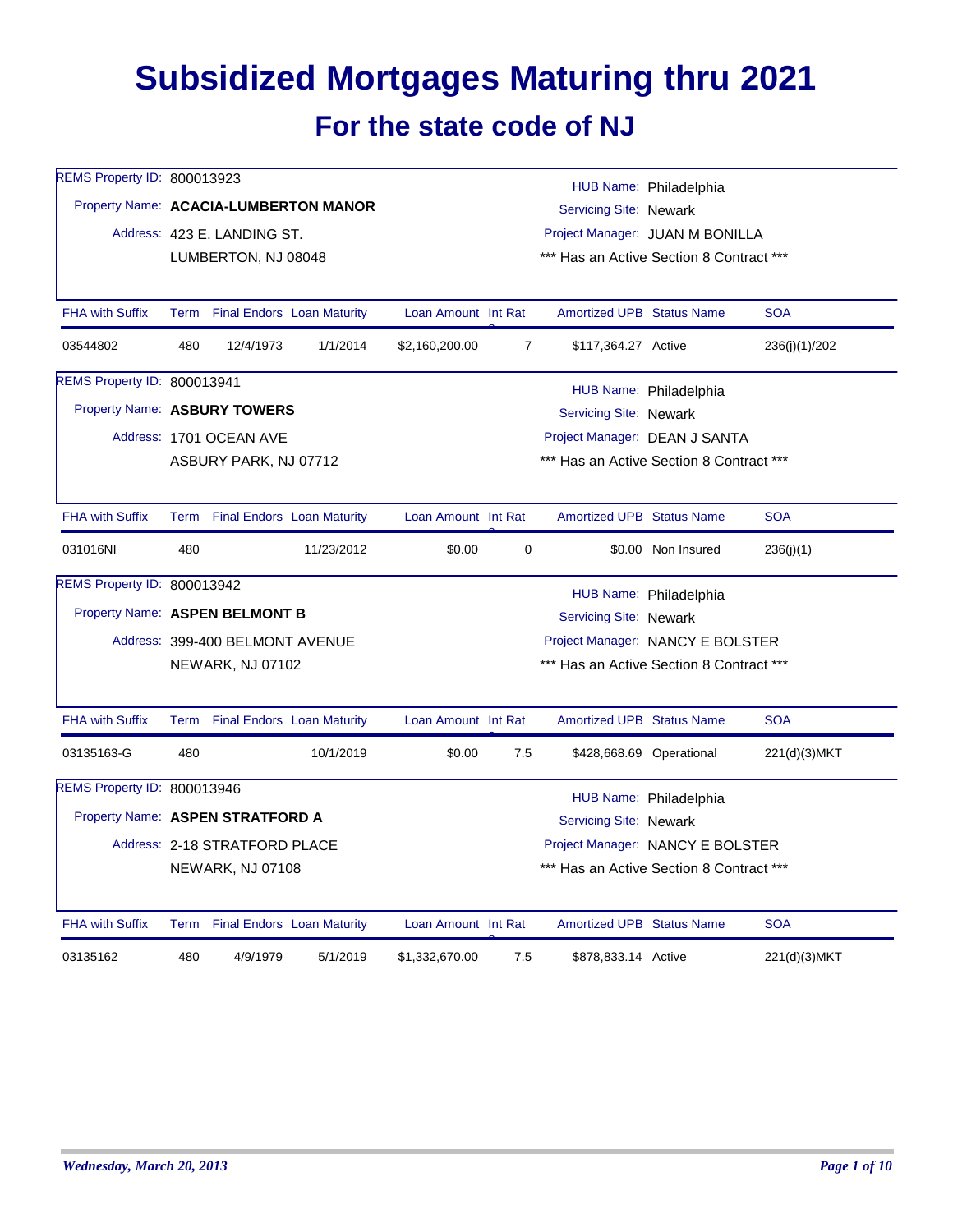| REMS Property ID: 800058190           |                                                                                          |                                  |            |                     |                |                                          |                        |                                                |
|---------------------------------------|------------------------------------------------------------------------------------------|----------------------------------|------------|---------------------|----------------|------------------------------------------|------------------------|------------------------------------------------|
|                                       |                                                                                          |                                  |            |                     |                |                                          | HUB Name: Philadelphia |                                                |
| Property Name: BEST OF LIFE PARK      |                                                                                          |                                  |            |                     |                | Servicing Site: Newark                   |                        |                                                |
|                                       |                                                                                          | Address: 129 143 S VIRGINIA AVE  |            |                     |                | Project Manager: DEAN J SANTA            |                        |                                                |
|                                       |                                                                                          | ATLANTIC CITY, NJ 08401          |            |                     |                |                                          |                        | Does NOT Have an Active Section 8 Contract *** |
| <b>FHA with Suffix</b>                |                                                                                          | Term Final Endors Loan Maturity  |            | Loan Amount Int Rat |                | <b>Amortized UPB Status Name</b>         |                        | <b>SOA</b>                                     |
| 031SH016                              | 558                                                                                      | 5/1/1966                         | 9/1/2014   | \$2,543,782.58      | 3.625          | \$165,091.07 Active                      |                        | 202                                            |
| REMS Property ID: 800013994           |                                                                                          |                                  |            |                     |                |                                          | HUB Name: Philadelphia |                                                |
| Property Name: Brookside Gardens      |                                                                                          |                                  |            |                     |                | Servicing Site: Newark                   |                        |                                                |
|                                       |                                                                                          | Address: 239 MURRAY HILL TERRACE |            |                     |                | Project Manager: MYRITA R WILLIS         |                        |                                                |
|                                       |                                                                                          | BERGENFIELD, NJ 07621            |            |                     |                | *** Has an Active Section 8 Contract *** |                        |                                                |
|                                       |                                                                                          |                                  |            |                     |                |                                          |                        |                                                |
| <b>FHA with Suffix</b>                |                                                                                          | Term Final Endors Loan Maturity  |            | Loan Amount Int Rat |                | <b>Amortized UPB Status Name</b>         |                        | <b>SOA</b>                                     |
| 03138028                              | 480                                                                                      | 6/27/1980                        | 3/1/2020   | \$4,698,200.00      | 7.5            | \$1,997,386.50 Active                    |                        | 231                                            |
| REMS Property ID: 800014022           |                                                                                          |                                  |            |                     |                |                                          |                        |                                                |
|                                       | HUB Name: Philadelphia<br>Property Name: CAMBRIDGE APTS<br><b>Servicing Site: Newark</b> |                                  |            |                     |                |                                          |                        |                                                |
|                                       |                                                                                          | Address: 80 CAMBRIDGE AVE        |            |                     |                | Project Manager: MYRITA R WILLIS         |                        |                                                |
|                                       |                                                                                          | JERSEY CITY, NJ 07307            |            |                     |                | *** Has an Active Section 8 Contract *** |                        |                                                |
| <b>FHA with Suffix</b>                |                                                                                          | Term Final Endors Loan Maturity  |            | Loan Amount Int Rat |                | <b>Amortized UPB Status Name</b>         |                        | <b>SOA</b>                                     |
| 03135165                              | 474                                                                                      | 2/24/1981                        | 9/1/2020   | \$2,614,800.00      | 7.5            | \$1,174,259.92 Active                    |                        | 221(d)(4)MKT                                   |
| REMS Property ID: 800014034           |                                                                                          |                                  |            |                     |                |                                          | HUB Name: Philadelphia |                                                |
| Property Name: CARMEL TOWERS          |                                                                                          |                                  |            |                     |                | Servicing Site: Newark                   |                        |                                                |
|                                       |                                                                                          | Address: 440 Elizabeth AVE       |            |                     |                | Project Manager: DEAN J SANTA            |                        |                                                |
|                                       |                                                                                          | <b>NEWARK, NJ 07112</b>          |            |                     |                |                                          |                        | Does NOT Have an Active Section 8 Contract *** |
| <b>FHA with Suffix</b>                |                                                                                          | Term Final Endors Loan Maturity  |            | Loan Amount Int Rat |                | <b>Amortized UPB Status Name</b>         |                        | <b>SOA</b>                                     |
| 031004NI                              | 480                                                                                      |                                  | 10/27/2011 | \$0.00              | 0              |                                          | \$0.00 Non Insured     | 236(j)(1)                                      |
| REMS Property ID: 800031097           |                                                                                          |                                  |            |                     |                |                                          |                        |                                                |
| Property Name: CARVER HALL APARTMENTS |                                                                                          |                                  |            |                     |                |                                          | HUB Name: Philadelphia |                                                |
|                                       |                                                                                          |                                  |            |                     |                | Servicing Site: Newark                   |                        |                                                |
|                                       |                                                                                          | Address: 512 N. S CAROLINA AVE   |            |                     |                | Project Manager: MYRITA R WILLIS         |                        |                                                |
|                                       |                                                                                          | ATLANTIC CITY, NJ 08401          |            |                     |                | *** Has an Active Section 8 Contract *** |                        |                                                |
| <b>FHA with Suffix</b>                |                                                                                          | Term Final Endors Loan Maturity  |            | Loan Amount Int Rat |                | Amortized UPB Status Name                |                        | <b>SOA</b>                                     |
| 03544060                              | 480                                                                                      | 11/7/1975                        | 6/1/2014   | \$998,480.00        | $\overline{7}$ | \$228,208.74 Active                      |                        | 236(j)(1)                                      |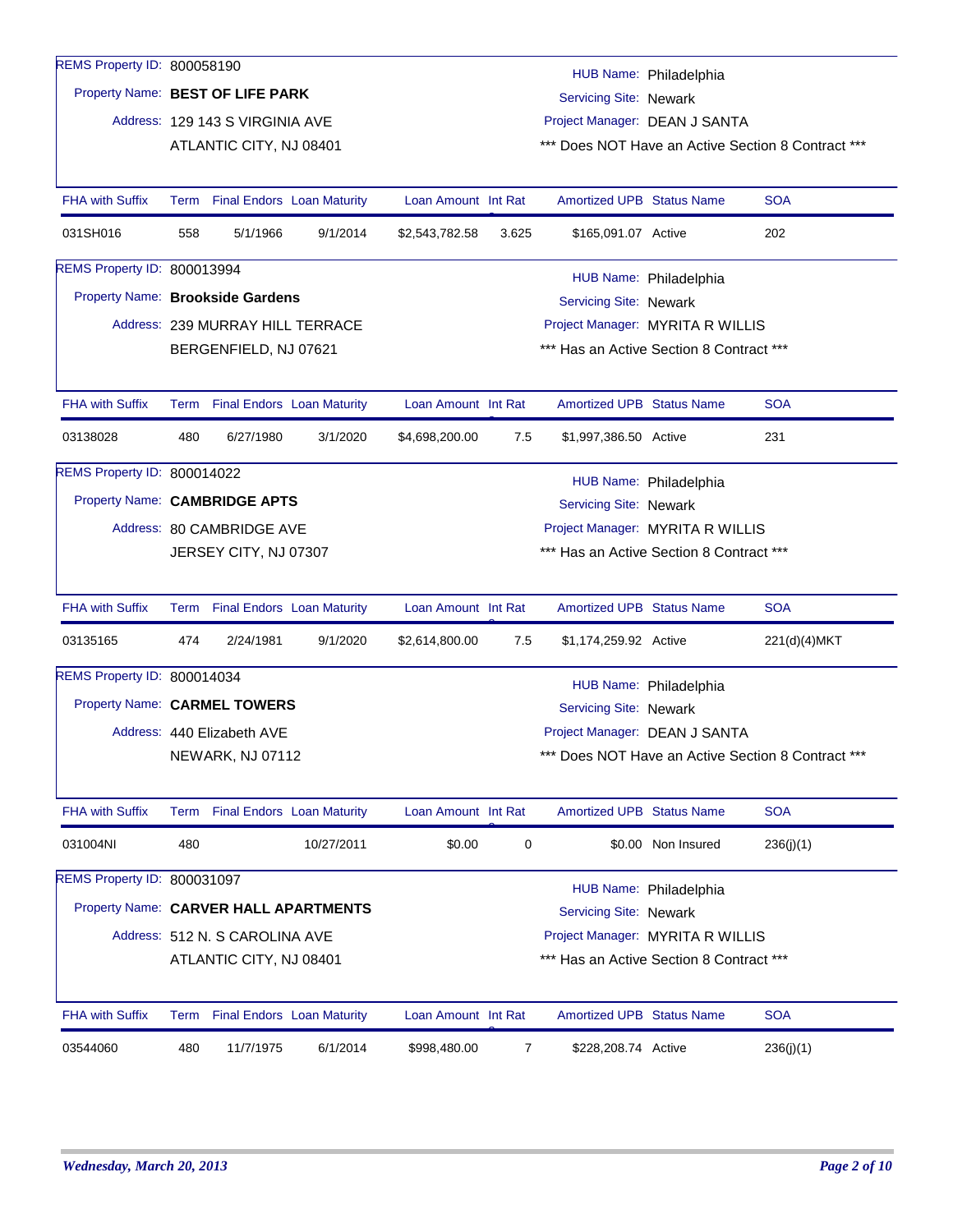| REMS Property ID: 800014042         |     |                                 |                                               |                                                        |                |                                          | HUB Name: Philadelphia |                                                    |  |
|-------------------------------------|-----|---------------------------------|-----------------------------------------------|--------------------------------------------------------|----------------|------------------------------------------|------------------------|----------------------------------------------------|--|
| Property Name: CEDARBROOK PARK APTS |     |                                 |                                               |                                                        |                | Servicing Site: Newark                   |                        |                                                    |  |
|                                     |     | Address: 1272 Park AVE          |                                               |                                                        |                | Project Manager: DEAN J SANTA            |                        |                                                    |  |
|                                     |     | PLAINFIELD, NJ 07060            |                                               |                                                        |                |                                          |                        | *** Does NOT Have an Active Section 8 Contract *** |  |
|                                     |     |                                 |                                               |                                                        |                |                                          |                        |                                                    |  |
| <b>FHA with Suffix</b>              |     | Term Final Endors Loan Maturity |                                               | Loan Amount Int Rat                                    |                | <b>Amortized UPB Status Name</b>         |                        | <b>SOA</b>                                         |  |
| 031036NI                            | 564 |                                 | 3/7/2021                                      | \$0.00                                                 | 0              |                                          | \$0.00 Non Insured     | 236(j)(1)                                          |  |
| REMS Property ID: 800014043         |     |                                 |                                               |                                                        |                |                                          | HUB Name: Philadelphia |                                                    |  |
| Property Name: CENTER CITY CO. 3    |     |                                 |                                               |                                                        |                | Servicing Site: Newark                   |                        |                                                    |  |
|                                     |     |                                 |                                               | Address: 11 THOMAS ST, 12-14 & 17-19 PENNSYLVANIA AVE. |                | Project Manager: JUAN M BONILLA          |                        |                                                    |  |
|                                     |     | 37 BRUNSWICK STREET             |                                               |                                                        |                | *** Has an Active Section 8 Contract *** |                        |                                                    |  |
|                                     |     | NEWARK, NJ 07114                |                                               |                                                        |                |                                          |                        |                                                    |  |
| <b>FHA with Suffix</b>              |     | Term Final Endors Loan Maturity |                                               | Loan Amount Int Rat                                    |                | <b>Amortized UPB Status Name</b>         |                        | <b>SOA</b>                                         |  |
| 03144148                            | 480 | 9/24/1976                       | 1/1/2017                                      | \$1,174,400.00                                         | 8.25           | \$323,651.06 Active                      |                        | 236(j)(1)                                          |  |
| REMS Property ID: 800014044         |     |                                 |                                               |                                                        |                |                                          | HUB Name: Philadelphia |                                                    |  |
| Property Name: CENTER CITY HSG 9    |     |                                 |                                               |                                                        |                | <b>Servicing Site: Newark</b>            |                        |                                                    |  |
|                                     |     |                                 | Address: 40 - 44 WEST KINNEY STREET           |                                                        |                | Project Manager: BARBARA G DICKERSON     |                        |                                                    |  |
|                                     |     | <b>NEWARK, NJ 07102</b>         |                                               |                                                        |                | *** Has an Active Section 8 Contract *** |                        |                                                    |  |
|                                     |     |                                 |                                               |                                                        |                |                                          |                        |                                                    |  |
| <b>FHA with Suffix</b>              |     | Term Final Endors Loan Maturity |                                               | Loan Amount Int Rat                                    |                | <b>Amortized UPB Status Name</b>         |                        | <b>SOA</b>                                         |  |
| 03144142                            | 264 | 9/19/1975                       | 10/1/2015                                     | \$345,407.00                                           | $\overline{7}$ | \$70,482.55 Active                       |                        | 236(j)(1)                                          |  |
| REMS Property ID: 800014045         |     |                                 |                                               |                                                        |                |                                          | HUB Name: Philadelphia |                                                    |  |
| Property Name: CENTER CITY HSG 9B   |     |                                 |                                               |                                                        |                | Servicing Site: Newark                   |                        |                                                    |  |
|                                     |     | Address: 76-80 COURT ST         |                                               |                                                        |                | Project Manager: NANCY E BOLSTER         |                        |                                                    |  |
|                                     |     | <b>NEWARK, NJ 07102</b>         |                                               |                                                        |                | *** Has an Active Section 8 Contract *** |                        |                                                    |  |
| <b>FHA with Suffix</b>              |     | Term Final Endors Loan Maturity |                                               | Loan Amount Int Rat                                    |                | Amortized UPB Status Name                |                        | <b>SOA</b>                                         |  |
| 03135125                            | 480 | 9/7/1977                        | 8/1/2017                                      | \$698,700.00                                           | 7.5            | \$203,568.74 Active                      |                        | 221(d)(3) MKT                                      |  |
| REMS Property ID: 800014018         |     |                                 |                                               |                                                        |                |                                          |                        |                                                    |  |
|                                     |     |                                 | Property Name: CLINTON HILL COMMUNITY GARDENS |                                                        |                | <b>Servicing Site: Newark</b>            | HUB Name: Philadelphia |                                                    |  |
|                                     |     | Address: 201 W. RUNYON STREET   |                                               |                                                        |                | Project Manager: DEAN J SANTA            |                        |                                                    |  |
|                                     |     | NEWARK, NJ 07108                |                                               |                                                        |                | *** Has an Active Section 8 Contract *** |                        |                                                    |  |
|                                     |     |                                 |                                               |                                                        |                |                                          |                        |                                                    |  |
| FHA with Suffix                     |     | Term Final Endors Loan Maturity |                                               | Loan Amount Int Rat                                    |                | Amortized UPB Status Name                |                        | <b>SOA</b>                                         |  |
| 031033NI                            | 564 |                                 | 3/7/2021                                      | \$0.00                                                 | 0              |                                          | \$0.00 Non Insured     | 236(j)(1)                                          |  |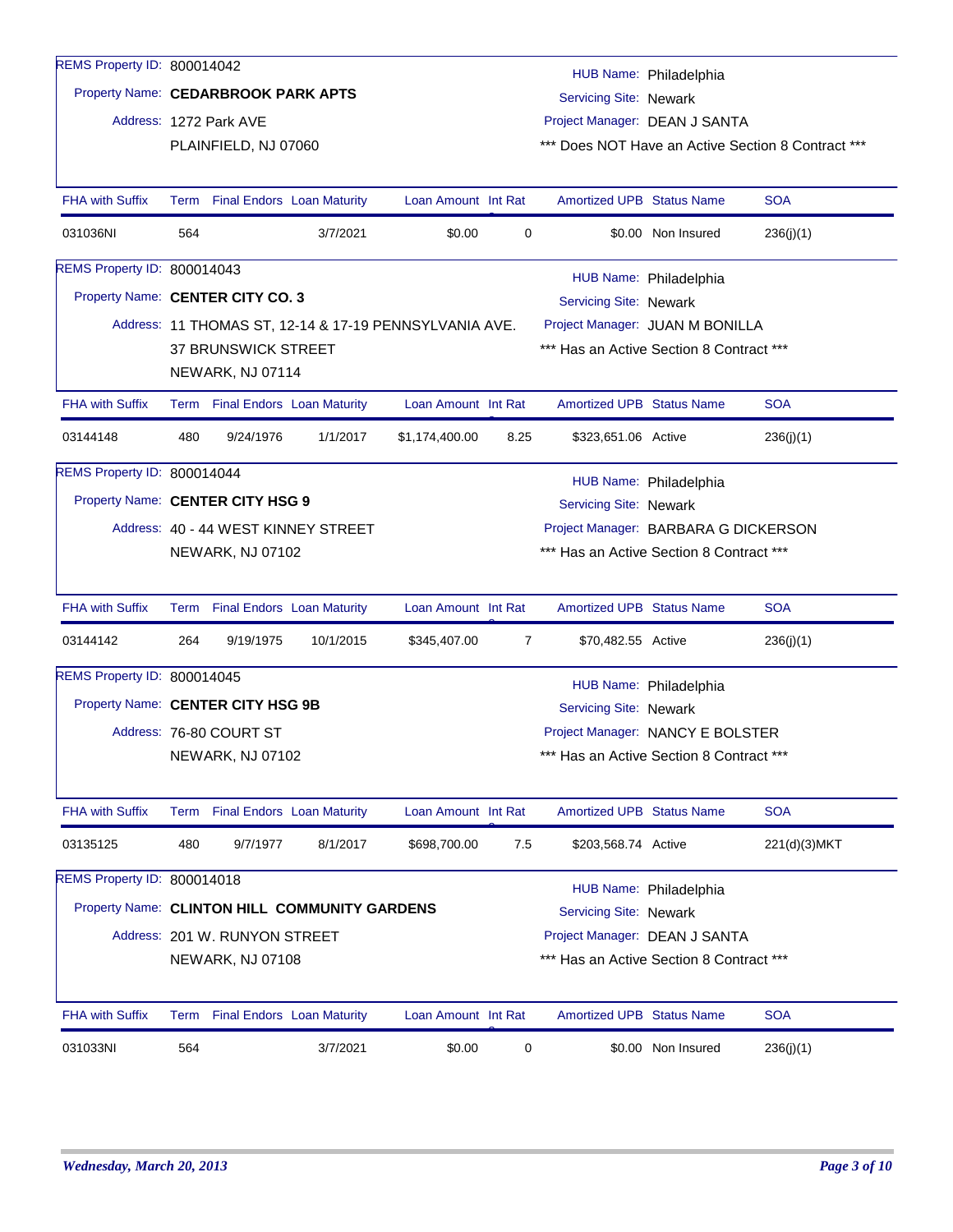| REMS Property ID: 800014078                |      |                                 |                                   |                     |                                  |                                                  |                        |                     |  |  |
|--------------------------------------------|------|---------------------------------|-----------------------------------|---------------------|----------------------------------|--------------------------------------------------|------------------------|---------------------|--|--|
| Property Name: Daughters of Miriam I       |      |                                 |                                   |                     |                                  | Servicing Site: Newark                           | HUB Name: Philadelphia |                     |  |  |
|                                            |      | Address: 127 HAZEL STREET       |                                   |                     |                                  | Project Manager: NANCY E BOLSTER                 |                        |                     |  |  |
|                                            |      | CLIFTON, NJ 07015               |                                   |                     |                                  | *** Has an Active Section 8 Contract ***         |                        |                     |  |  |
|                                            |      |                                 |                                   |                     |                                  |                                                  |                        |                     |  |  |
| <b>FHA with Suffix</b>                     |      | Term Final Endors Loan Maturity |                                   | Loan Amount Int Rat |                                  | Amortized UPB Status Name                        |                        | <b>SOA</b>          |  |  |
| 031SH019                                   | 564  | 3/1/1968                        | 11/1/2016                         | \$1,672,000.00      | 3                                | \$235,221.31 Active                              |                        | 202                 |  |  |
| REMS Property ID: 800014084                |      |                                 |                                   |                     |                                  |                                                  | HUB Name: Philadelphia |                     |  |  |
| Property Name: DAUGHTERS OF MIRIAM II      |      |                                 |                                   |                     |                                  | Servicing Site: Newark                           |                        |                     |  |  |
|                                            |      | Address: 155 HAZEL ST           |                                   |                     |                                  | Project Manager: NANCY E BOLSTER                 |                        |                     |  |  |
|                                            |      | CLIFTON, NJ 07015               |                                   |                     |                                  | *** Has an Active Section 8 Contract ***         |                        |                     |  |  |
|                                            |      |                                 |                                   |                     |                                  |                                                  |                        |                     |  |  |
| <b>FHA with Suffix</b>                     |      | Term Final Endors Loan Maturity |                                   | Loan Amount Int Rat |                                  | <b>Amortized UPB Status Name</b>                 |                        | <b>SOA</b>          |  |  |
| 031EH001                                   | 480  | 9/18/1980                       | 4/1/2020                          | \$6,066,300.00      | 6.875                            | \$2,494,150.13 Active                            |                        | 202                 |  |  |
| REMS Property ID: 800014112                |      |                                 |                                   |                     |                                  |                                                  | HUB Name: Philadelphia |                     |  |  |
| Property Name: ELIZABETH CENTER APARTMENTS |      |                                 |                                   |                     |                                  | Servicing Site: Newark                           |                        |                     |  |  |
|                                            |      | Address: 809 PEARL ST           |                                   |                     |                                  | Project Manager: DEAN J SANTA                    |                        |                     |  |  |
|                                            |      | ELIZABETH, NJ 07202             |                                   |                     |                                  | *** Has an Active Section 8 Contract ***         |                        |                     |  |  |
|                                            |      |                                 |                                   |                     |                                  |                                                  |                        |                     |  |  |
| <b>FHA with Suffix</b>                     | Term |                                 | <b>Final Endors Loan Maturity</b> | Loan Amount Int Rat |                                  | <b>Amortized UPB Status Name</b>                 |                        | <b>SOA</b>          |  |  |
| 03155090                                   | 151  | 3/6/2008                        | 11/1/2020                         | \$2,193,700.00      | 6                                | \$1,512,617.51 Active                            |                        | 223(a)(7)/221(d)(3) |  |  |
| REMS Property ID: 800014125                |      |                                 |                                   |                     |                                  |                                                  |                        |                     |  |  |
| Property Name: EWING SUPERVISED APTS       |      |                                 |                                   |                     |                                  | HUB Name: Philadelphia<br>Servicing Site: Newark |                        |                     |  |  |
|                                            |      | Address: 105 Buttonwood Drive   |                                   |                     | Project Manager: MYRITA R WILLIS |                                                  |                        |                     |  |  |
|                                            |      | EWING TOWNSHIP, NJ 08690        |                                   |                     |                                  | *** Has an Active Section 8 Contract ***         |                        |                     |  |  |
|                                            |      |                                 |                                   |                     |                                  |                                                  |                        |                     |  |  |
| FHA with Suffix                            |      | Term Final Endors Loan Maturity |                                   | Loan Amount Int Rat |                                  | <b>Amortized UPB Status Name</b>                 |                        | <b>SOA</b>          |  |  |
| 035EH015                                   | 480  | 9/15/1982                       | 8/1/2021                          | \$286,900.00        | 8.5                              | \$151,359.92 Active                              |                        | 202                 |  |  |
| REMS Property ID: 800014354                |      |                                 |                                   |                     |                                  |                                                  | HUB Name: Philadelphia |                     |  |  |
| Property Name: Federation Apartments       |      |                                 |                                   |                     |                                  | Servicing Site: Newark                           |                        |                     |  |  |
|                                            |      | Address: 510 E 27TH ST          |                                   |                     |                                  | Project Manager: DEAN J SANTA                    |                        |                     |  |  |
|                                            |      | PATERSON, NJ 07514              |                                   |                     |                                  | *** Has an Active Section 8 Contract ***         |                        |                     |  |  |
|                                            |      |                                 |                                   |                     |                                  |                                                  |                        |                     |  |  |
| <b>FHA with Suffix</b>                     |      | Term Final Endors Loan Maturity |                                   | Loan Amount Int Rat |                                  | <b>Amortized UPB Status Name</b>                 |                        | <b>SOA</b>          |  |  |
| 031019NI                                   | 480  |                                 | 4/23/2012                         | \$0.00              | 0                                |                                                  | \$0.00 Non Insured     | 236(j)(1)           |  |  |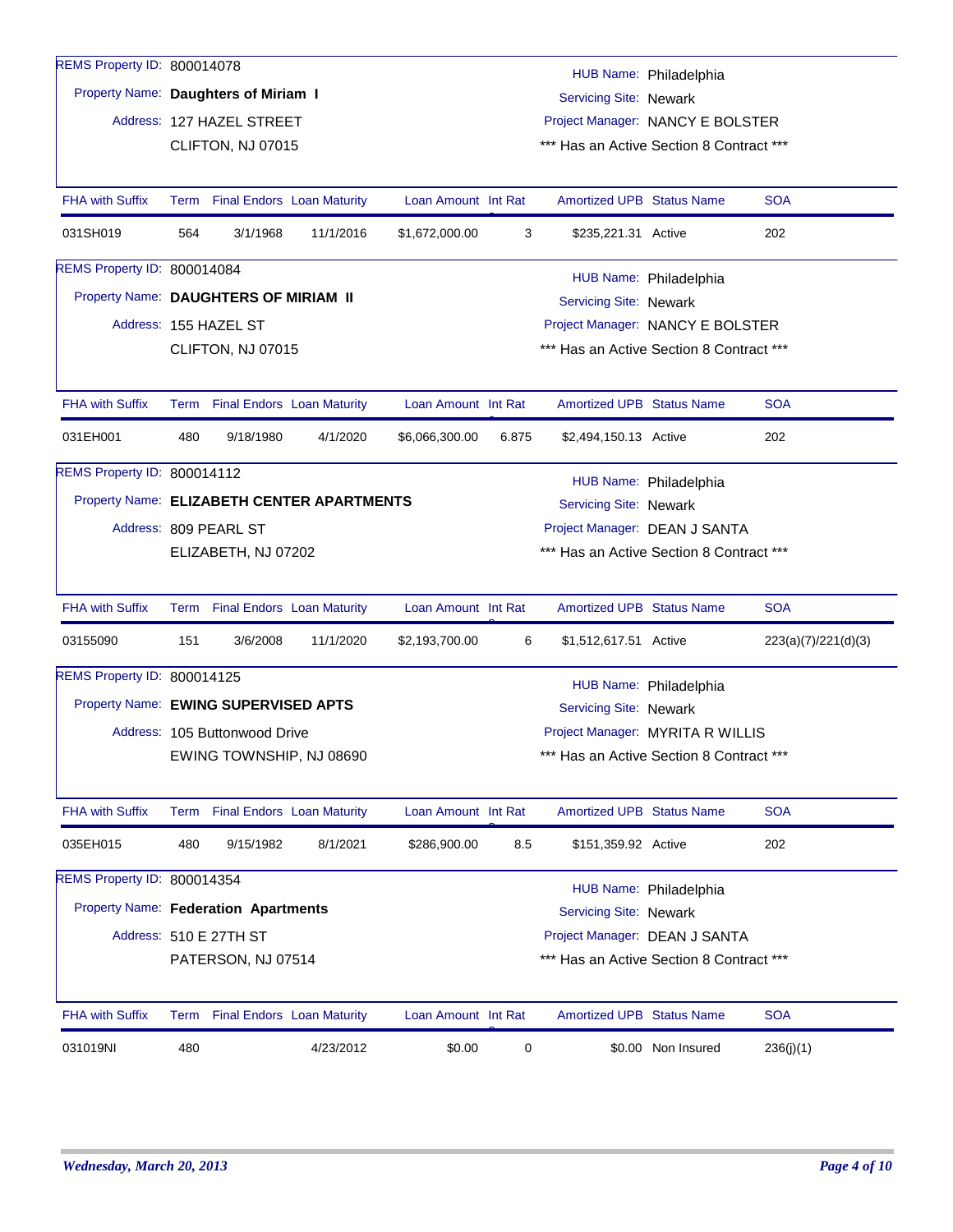| Property Name: GOV PATERSON TOWERS I<br>Address: 225 20TH AVE<br><b>FHA with Suffix</b><br>031SH015<br>506<br>REMS Property ID: 800014143<br>Property Name: GRACE CHURCH VAN VORST<br>Address: 270 - 568 2ND STREET<br><b>FHA with Suffix</b><br>03144029<br>480<br>REMS Property ID: 800058191<br>Property Name: GRANDVIEW TERRACE<br>Address: 3060 KENNEDY BLVD<br><b>FHA with Suffix</b><br>Term<br>481<br>031SH020<br>REMS Property ID: 800014147<br>Property Name: GREATER ENGLEWOOD<br>Address: 1 ROCK CREEK TER<br><b>FHA with Suffix</b> | Term Final Endors Loan Maturity<br>4/1/1967<br>JERSEY CITY, NJ 07302<br>Term Final Endors Loan Maturity<br>6/13/1979<br>JERSEY CITY, NJ 07306<br><b>Final Endors Loan Maturity</b><br>9/1/1969<br>ENGLEWOOD, NJ 07631<br>Term Final Endors Loan Maturity | 6/1/2016<br>6/1/2014<br>7/1/2017 | Loan Amount Int Rat<br>\$2,139,451.75<br>Loan Amount Int Rat<br>\$729,500.00<br>Loan Amount Int Rat<br>\$3,008,913.28<br>Loan Amount Int Rat | 3<br>8.5<br>3 | <b>Amortized UPB Status Name</b><br>\$149,766.27 Active<br>Servicing Site: Newark<br><b>Amortized UPB Status Name</b><br>\$71,007.59 Active<br>Servicing Site: Newark<br><b>Amortized UPB Status Name</b><br>\$524,057.59 Active<br>Servicing Site: Newark<br>Amortized UPB Status Name | HUB Name: Philadelphia<br>Project Manager: BARBARA G DICKERSON<br>*** Has an Active Section 8 Contract ***<br>HUB Name: Philadelphia<br>Project Manager: NANCY E BOLSTER<br>HUB Name: Philadelphia<br>Project Manager: DEAN J SANTA<br>*** Has an Active Section 8 Contract *** | <b>SOA</b><br>202<br><b>SOA</b><br>236(j)(1)<br>Does NOT Have an Active Section 8 Contract ***<br><b>SOA</b><br>202<br><b>SOA</b> |
|--------------------------------------------------------------------------------------------------------------------------------------------------------------------------------------------------------------------------------------------------------------------------------------------------------------------------------------------------------------------------------------------------------------------------------------------------------------------------------------------------------------------------------------------------|----------------------------------------------------------------------------------------------------------------------------------------------------------------------------------------------------------------------------------------------------------|----------------------------------|----------------------------------------------------------------------------------------------------------------------------------------------|---------------|-----------------------------------------------------------------------------------------------------------------------------------------------------------------------------------------------------------------------------------------------------------------------------------------|---------------------------------------------------------------------------------------------------------------------------------------------------------------------------------------------------------------------------------------------------------------------------------|-----------------------------------------------------------------------------------------------------------------------------------|
|                                                                                                                                                                                                                                                                                                                                                                                                                                                                                                                                                  |                                                                                                                                                                                                                                                          |                                  |                                                                                                                                              |               |                                                                                                                                                                                                                                                                                         |                                                                                                                                                                                                                                                                                 |                                                                                                                                   |
|                                                                                                                                                                                                                                                                                                                                                                                                                                                                                                                                                  |                                                                                                                                                                                                                                                          |                                  |                                                                                                                                              |               |                                                                                                                                                                                                                                                                                         |                                                                                                                                                                                                                                                                                 |                                                                                                                                   |
|                                                                                                                                                                                                                                                                                                                                                                                                                                                                                                                                                  |                                                                                                                                                                                                                                                          |                                  |                                                                                                                                              |               |                                                                                                                                                                                                                                                                                         |                                                                                                                                                                                                                                                                                 |                                                                                                                                   |
|                                                                                                                                                                                                                                                                                                                                                                                                                                                                                                                                                  |                                                                                                                                                                                                                                                          |                                  |                                                                                                                                              |               |                                                                                                                                                                                                                                                                                         |                                                                                                                                                                                                                                                                                 |                                                                                                                                   |
|                                                                                                                                                                                                                                                                                                                                                                                                                                                                                                                                                  |                                                                                                                                                                                                                                                          |                                  |                                                                                                                                              |               |                                                                                                                                                                                                                                                                                         |                                                                                                                                                                                                                                                                                 |                                                                                                                                   |
|                                                                                                                                                                                                                                                                                                                                                                                                                                                                                                                                                  |                                                                                                                                                                                                                                                          |                                  |                                                                                                                                              |               |                                                                                                                                                                                                                                                                                         |                                                                                                                                                                                                                                                                                 |                                                                                                                                   |
|                                                                                                                                                                                                                                                                                                                                                                                                                                                                                                                                                  |                                                                                                                                                                                                                                                          |                                  |                                                                                                                                              |               |                                                                                                                                                                                                                                                                                         |                                                                                                                                                                                                                                                                                 |                                                                                                                                   |
|                                                                                                                                                                                                                                                                                                                                                                                                                                                                                                                                                  |                                                                                                                                                                                                                                                          |                                  |                                                                                                                                              |               |                                                                                                                                                                                                                                                                                         |                                                                                                                                                                                                                                                                                 |                                                                                                                                   |
|                                                                                                                                                                                                                                                                                                                                                                                                                                                                                                                                                  |                                                                                                                                                                                                                                                          |                                  |                                                                                                                                              |               |                                                                                                                                                                                                                                                                                         |                                                                                                                                                                                                                                                                                 |                                                                                                                                   |
|                                                                                                                                                                                                                                                                                                                                                                                                                                                                                                                                                  |                                                                                                                                                                                                                                                          |                                  |                                                                                                                                              |               |                                                                                                                                                                                                                                                                                         |                                                                                                                                                                                                                                                                                 |                                                                                                                                   |
|                                                                                                                                                                                                                                                                                                                                                                                                                                                                                                                                                  |                                                                                                                                                                                                                                                          |                                  |                                                                                                                                              |               |                                                                                                                                                                                                                                                                                         |                                                                                                                                                                                                                                                                                 |                                                                                                                                   |
|                                                                                                                                                                                                                                                                                                                                                                                                                                                                                                                                                  |                                                                                                                                                                                                                                                          |                                  |                                                                                                                                              |               |                                                                                                                                                                                                                                                                                         |                                                                                                                                                                                                                                                                                 |                                                                                                                                   |
|                                                                                                                                                                                                                                                                                                                                                                                                                                                                                                                                                  |                                                                                                                                                                                                                                                          |                                  |                                                                                                                                              |               |                                                                                                                                                                                                                                                                                         |                                                                                                                                                                                                                                                                                 |                                                                                                                                   |
|                                                                                                                                                                                                                                                                                                                                                                                                                                                                                                                                                  |                                                                                                                                                                                                                                                          |                                  |                                                                                                                                              |               |                                                                                                                                                                                                                                                                                         |                                                                                                                                                                                                                                                                                 |                                                                                                                                   |
|                                                                                                                                                                                                                                                                                                                                                                                                                                                                                                                                                  |                                                                                                                                                                                                                                                          |                                  |                                                                                                                                              |               |                                                                                                                                                                                                                                                                                         |                                                                                                                                                                                                                                                                                 |                                                                                                                                   |
|                                                                                                                                                                                                                                                                                                                                                                                                                                                                                                                                                  |                                                                                                                                                                                                                                                          |                                  |                                                                                                                                              |               |                                                                                                                                                                                                                                                                                         |                                                                                                                                                                                                                                                                                 |                                                                                                                                   |
|                                                                                                                                                                                                                                                                                                                                                                                                                                                                                                                                                  |                                                                                                                                                                                                                                                          |                                  |                                                                                                                                              |               |                                                                                                                                                                                                                                                                                         |                                                                                                                                                                                                                                                                                 |                                                                                                                                   |
|                                                                                                                                                                                                                                                                                                                                                                                                                                                                                                                                                  |                                                                                                                                                                                                                                                          |                                  |                                                                                                                                              |               |                                                                                                                                                                                                                                                                                         |                                                                                                                                                                                                                                                                                 |                                                                                                                                   |
|                                                                                                                                                                                                                                                                                                                                                                                                                                                                                                                                                  |                                                                                                                                                                                                                                                          |                                  |                                                                                                                                              |               |                                                                                                                                                                                                                                                                                         |                                                                                                                                                                                                                                                                                 |                                                                                                                                   |
|                                                                                                                                                                                                                                                                                                                                                                                                                                                                                                                                                  |                                                                                                                                                                                                                                                          |                                  |                                                                                                                                              |               |                                                                                                                                                                                                                                                                                         |                                                                                                                                                                                                                                                                                 |                                                                                                                                   |
|                                                                                                                                                                                                                                                                                                                                                                                                                                                                                                                                                  |                                                                                                                                                                                                                                                          |                                  |                                                                                                                                              |               |                                                                                                                                                                                                                                                                                         |                                                                                                                                                                                                                                                                                 |                                                                                                                                   |
|                                                                                                                                                                                                                                                                                                                                                                                                                                                                                                                                                  | PATERSON, NJ 07501                                                                                                                                                                                                                                       |                                  |                                                                                                                                              |               |                                                                                                                                                                                                                                                                                         | *** Has an Active Section 8 Contract ***                                                                                                                                                                                                                                        |                                                                                                                                   |
|                                                                                                                                                                                                                                                                                                                                                                                                                                                                                                                                                  |                                                                                                                                                                                                                                                          |                                  |                                                                                                                                              |               |                                                                                                                                                                                                                                                                                         | Project Manager: MILDRED MELENDEZ                                                                                                                                                                                                                                               |                                                                                                                                   |
|                                                                                                                                                                                                                                                                                                                                                                                                                                                                                                                                                  |                                                                                                                                                                                                                                                          |                                  |                                                                                                                                              |               | Servicing Site: Newark                                                                                                                                                                                                                                                                  | HUB Name: Philadelphia                                                                                                                                                                                                                                                          |                                                                                                                                   |
| REMS Property ID: 800014140                                                                                                                                                                                                                                                                                                                                                                                                                                                                                                                      |                                                                                                                                                                                                                                                          |                                  |                                                                                                                                              |               |                                                                                                                                                                                                                                                                                         |                                                                                                                                                                                                                                                                                 |                                                                                                                                   |
| 031041NI<br>564                                                                                                                                                                                                                                                                                                                                                                                                                                                                                                                                  |                                                                                                                                                                                                                                                          | 12/2/2021                        | \$0.00                                                                                                                                       | 0             |                                                                                                                                                                                                                                                                                         | \$0.00 Non Insured                                                                                                                                                                                                                                                              | 236(j)(1)                                                                                                                         |
| <b>FHA with Suffix</b>                                                                                                                                                                                                                                                                                                                                                                                                                                                                                                                           | Term Final Endors Loan Maturity                                                                                                                                                                                                                          |                                  | Loan Amount Int Rat                                                                                                                          |               | <b>Amortized UPB Status Name</b>                                                                                                                                                                                                                                                        |                                                                                                                                                                                                                                                                                 | <b>SOA</b>                                                                                                                        |
|                                                                                                                                                                                                                                                                                                                                                                                                                                                                                                                                                  | PATERSON, NJ 07501                                                                                                                                                                                                                                       |                                  |                                                                                                                                              |               |                                                                                                                                                                                                                                                                                         | *** Has an Active Section 8 Contract ***                                                                                                                                                                                                                                        |                                                                                                                                   |
| Address: 211 20TH AVENUE                                                                                                                                                                                                                                                                                                                                                                                                                                                                                                                         |                                                                                                                                                                                                                                                          |                                  |                                                                                                                                              |               |                                                                                                                                                                                                                                                                                         | Project Manager: DEAN J SANTA                                                                                                                                                                                                                                                   |                                                                                                                                   |
| Property Name: GOV PATERSON TOWER III                                                                                                                                                                                                                                                                                                                                                                                                                                                                                                            |                                                                                                                                                                                                                                                          |                                  |                                                                                                                                              |               | Servicing Site: Newark                                                                                                                                                                                                                                                                  |                                                                                                                                                                                                                                                                                 |                                                                                                                                   |
| REMS Property ID: 800014142                                                                                                                                                                                                                                                                                                                                                                                                                                                                                                                      |                                                                                                                                                                                                                                                          |                                  |                                                                                                                                              |               |                                                                                                                                                                                                                                                                                         | HUB Name: Philadelphia                                                                                                                                                                                                                                                          |                                                                                                                                   |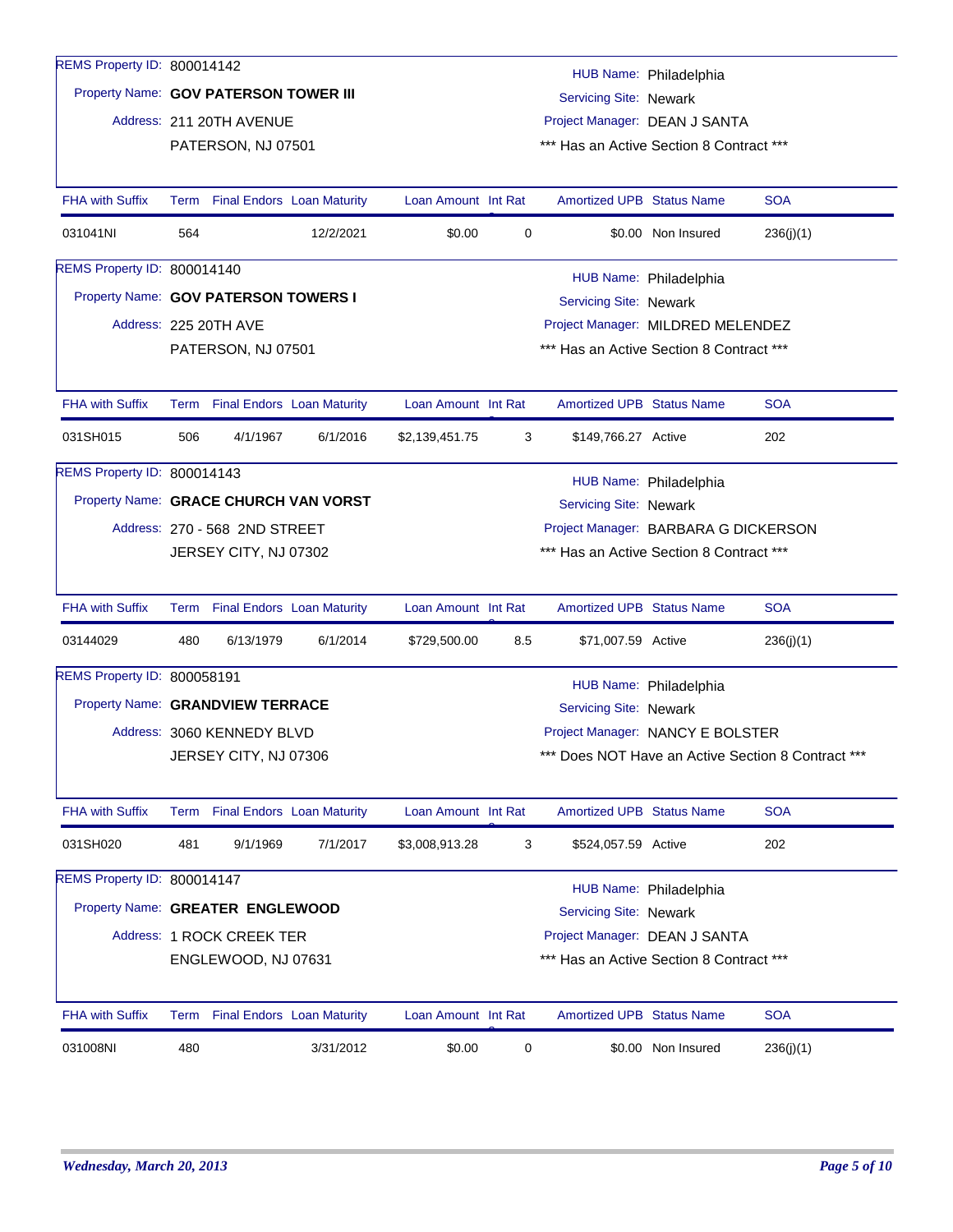| REMS Property ID: 800014161          |     |                                                                   |                             |                     |                |                                          | HUB Name: Philadelphia               |              |  |  |  |
|--------------------------------------|-----|-------------------------------------------------------------------|-----------------------------|---------------------|----------------|------------------------------------------|--------------------------------------|--------------|--|--|--|
| Property Name: HAMILTON GROUP HOME   |     |                                                                   |                             |                     |                | Servicing Site: Newark                   |                                      |              |  |  |  |
|                                      |     | Address: 1330 CEDAR LN                                            |                             |                     |                |                                          | Project Manager: MYRITA R WILLIS     |              |  |  |  |
|                                      |     |                                                                   | HAMILTON TOWNSHIP, NJ 08610 |                     |                | *** Has an Active Section 8 Contract *** |                                      |              |  |  |  |
|                                      |     |                                                                   |                             |                     |                |                                          |                                      |              |  |  |  |
| <b>FHA with Suffix</b>               |     | Term Final Endors Loan Maturity                                   |                             | Loan Amount Int Rat |                | <b>Amortized UPB Status Name</b>         |                                      | <b>SOA</b>   |  |  |  |
| 035EH013                             | 480 | 3/18/1983                                                         | 8/1/2021                    | \$315,600.00        | 8.5            | \$166,516.94 Active                      |                                      | 202          |  |  |  |
| REMS Property ID: 800014183          |     |                                                                   |                             |                     |                |                                          | HUB Name: Philadelphia               |              |  |  |  |
| Property Name: HOLLYBUSH GARDENS II  |     |                                                                   |                             |                     |                | Servicing Site: Newark                   |                                      |              |  |  |  |
|                                      |     | Project Manager: JUAN M BONILLA<br>Address: GIFFORD & RUTH STREET |                             |                     |                |                                          |                                      |              |  |  |  |
|                                      |     | GLASSBORO, NJ 08028                                               |                             |                     |                | *** Has an Active Section 8 Contract *** |                                      |              |  |  |  |
|                                      |     |                                                                   |                             |                     |                |                                          |                                      |              |  |  |  |
| <b>FHA with Suffix</b>               |     | Term Final Endors Loan Maturity                                   |                             | Loan Amount Int Rat |                | <b>Amortized UPB Status Name</b>         |                                      | <b>SOA</b>   |  |  |  |
| 03544015                             | 480 | 8/8/1973                                                          | 10/1/2013                   | \$2,470,000.00      | $\overline{7}$ | \$90,225.45 Active                       |                                      | 236(j)(1)    |  |  |  |
| REMS Property ID: 800014099          |     |                                                                   |                             |                     |                |                                          | HUB Name: Philadelphia               |              |  |  |  |
| Property Name: James A. Degnan House |     |                                                                   | Servicing Site: Newark      |                     |                |                                          |                                      |              |  |  |  |
| Address: 430 MAIN ST                 |     |                                                                   |                             |                     |                |                                          | Project Manager: DEAN J SANTA        |              |  |  |  |
|                                      |     | WEST ORANGE, NJ 07052                                             |                             |                     |                | *** Has an Active Section 8 Contract *** |                                      |              |  |  |  |
|                                      |     |                                                                   |                             |                     |                |                                          |                                      |              |  |  |  |
| <b>FHA with Suffix</b>               |     | Term Final Endors Loan Maturity                                   |                             | Loan Amount Int Rat |                | <b>Amortized UPB Status Name</b>         |                                      | <b>SOA</b>   |  |  |  |
| 031EH002                             | 480 | 10/9/1981                                                         | 7/1/2020                    | \$5,685,900.00      | 6.875          | \$2,393,348.49 Active                    |                                      | 202          |  |  |  |
| REMS Property ID: 800014204          |     |                                                                   |                             |                     |                |                                          | HUB Name: Philadelphia               |              |  |  |  |
| Property Name: JOHNSON APTS A        |     |                                                                   |                             |                     |                | Servicing Site: Newark                   |                                      |              |  |  |  |
|                                      |     | Address: 23-27 JOHNSON AVE                                        |                             |                     |                |                                          | Project Manager: BARBARA G DICKERSON |              |  |  |  |
|                                      |     | NEWARK, NJ 07108                                                  |                             |                     |                | *** Has an Active Section 8 Contract *** |                                      |              |  |  |  |
|                                      |     |                                                                   |                             |                     |                |                                          |                                      |              |  |  |  |
| FHA with Suffix                      |     | Term Final Endors Loan Maturity                                   |                             | Loan Amount Int Rat |                | <b>Amortized UPB Status Name</b>         |                                      | <b>SOA</b>   |  |  |  |
| 03135130                             | 480 | 1/27/1978                                                         | 2/1/2018                    | \$2,144,500.00      | 7.5            | \$684,791.27 Active                      |                                      | 221(d)(3)MKT |  |  |  |
| REMS Property ID: 800014214          |     |                                                                   |                             |                     |                |                                          |                                      |              |  |  |  |
| Property Name: KINGSBURY TWIN TOWERS |     |                                                                   |                             |                     |                | Servicing Site: Newark                   | HUB Name: Philadelphia               |              |  |  |  |
|                                      |     | Address: 1 KINGSBURY SQUARE                                       |                             |                     |                |                                          | Project Manager: DEAN J SANTA        |              |  |  |  |
|                                      |     | TRENTON, NJ 08611                                                 |                             |                     |                | *** Has an Active Section 8 Contract *** |                                      |              |  |  |  |
|                                      |     |                                                                   |                             |                     |                |                                          |                                      |              |  |  |  |
| <b>FHA with Suffix</b>               |     | Term Final Endors Loan Maturity                                   |                             | Loan Amount Int Rat |                | <b>Amortized UPB Status Name</b>         |                                      | <b>SOA</b>   |  |  |  |
| 035005NI                             | 492 |                                                                   | 4/24/2013                   | \$0.00              | 0              |                                          | \$0.00 Non Insured                   | 236(j)(1)    |  |  |  |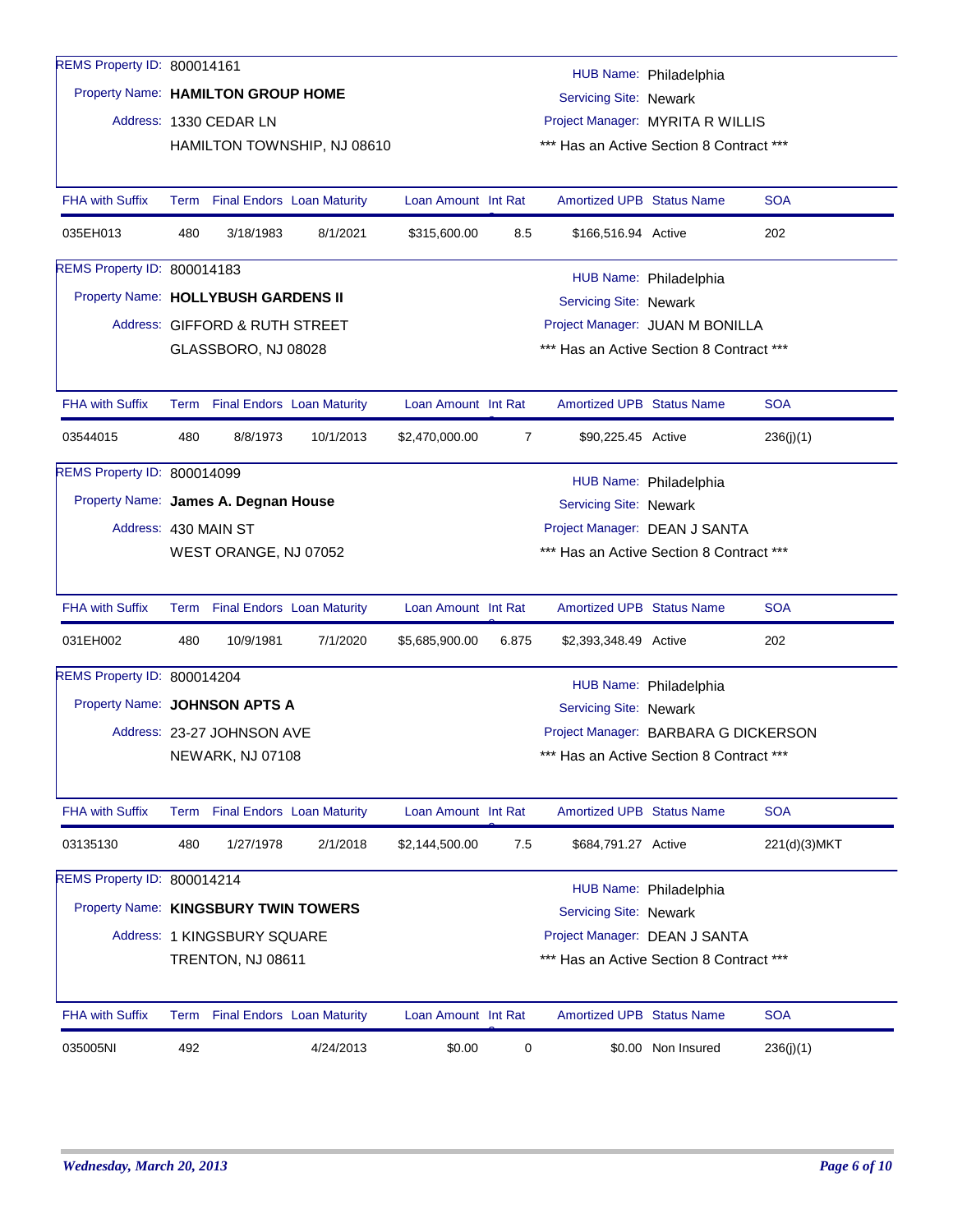| REMS Property ID: 800014206         |     |                                     |           |                     |       |                                          |                        |              |
|-------------------------------------|-----|-------------------------------------|-----------|---------------------|-------|------------------------------------------|------------------------|--------------|
|                                     |     |                                     |           |                     |       |                                          | HUB Name: Philadelphia |              |
| Property Name: Kuzuri-Kijiji        |     |                                     |           |                     |       | Servicing Site: Newark                   |                        |              |
|                                     |     | Address: 19 FREEWAY DR              |           |                     |       | Project Manager: DEAN J SANTA            |                        |              |
|                                     |     | EAST ORANGE, NJ 07018               |           |                     |       | *** Has an Active Section 8 Contract *** |                        |              |
| <b>FHA with Suffix</b>              |     | Term Final Endors Loan Maturity     |           | Loan Amount Int Rat |       | <b>Amortized UPB Status Name</b>         |                        | <b>SOA</b>   |
| 031010NI                            | 480 |                                     | 11/9/2012 | \$0.00              | 0     |                                          | \$0.00 Non Insured     | 236(j)(1)    |
| REMS Property ID: 800024048         |     |                                     |           |                     |       |                                          | HUB Name: Philadelphia |              |
| Property Name: LAKEWOOD PLAZA II    |     |                                     |           |                     |       | Servicing Site: Newark                   |                        |              |
|                                     |     | Address: 154 A DR, M, L, KING DRIVE |           |                     |       | Project Manager: NANCY E BOLSTER         |                        |              |
|                                     |     | LAKEWOOD, NJ 08701                  |           |                     |       | *** Has an Active Section 8 Contract *** |                        |              |
|                                     |     |                                     |           |                     |       |                                          |                        |              |
| <b>FHA with Suffix</b>              |     | Term Final Endors Loan Maturity     |           | Loan Amount Int Rat |       | <b>Amortized UPB Status Name</b>         |                        | <b>SOA</b>   |
| 03544056                            | 480 | 5/14/1975                           | 6/1/2015  | \$1,988,700.00      | 7     | \$297,322.60 Active                      |                        | 236(j)(1)    |
| REMS Property ID: 800014234         |     |                                     |           |                     |       |                                          | HUB Name: Philadelphia |              |
| Property Name: LUTHER ARMS          |     |                                     |           |                     |       | Servicing Site: Newark                   |                        |              |
|                                     |     | Address: 323 S BROAD ST             |           |                     |       | Project Manager: MILDRED MELENDEZ        |                        |              |
|                                     |     | TRENTON, NJ 08608                   |           |                     |       | *** Has an Active Section 8 Contract *** |                        |              |
| <b>FHA with Suffix</b>              |     | Term Final Endors Loan Maturity     |           | Loan Amount Int Rat |       | <b>Amortized UPB Status Name</b>         |                        | <b>SOA</b>   |
| 035EH002                            | 480 | 5/12/1983                           | 8/1/2020  | \$5,250,300.00      | 6.875 | \$2,236,666.26 Active                    |                        | 202          |
| REMS Property ID: 800014246         |     |                                     |           |                     |       |                                          | HUB Name: Philadelphia |              |
| Property Name: MADISON APTS         |     |                                     |           |                     |       | Servicing Site: Newark                   |                        |              |
|                                     |     | Address: 504 MADISON AVE            |           |                     |       | Project Manager: BARBARA G DICKERSON     |                        |              |
|                                     |     | PATERSON, NJ 07514                  |           |                     |       | *** Has an Active Section 8 Contract *** |                        |              |
| <b>FHA with Suffix</b>              |     | Term Final Endors Loan Maturity     |           | Loan Amount Int Rat |       | <b>Amortized UPB Status Name</b>         |                        | <b>SOA</b>   |
| 03135095                            | 480 | 9/6/1978                            | 11/1/2018 | \$1,246,952.00      | 7.5   | \$753,575.75 Active                      |                        | 221(d)(3)MKT |
| REMS Property ID: 800014264         |     |                                     |           |                     |       |                                          | HUB Name: Philadelphia |              |
| Property Name: MILL POND TOWER APTS |     |                                     |           |                     |       | Servicing Site: Newark                   |                        |              |
|                                     |     | Address: 45 BASSETT HWY             |           |                     |       | Project Manager: JUAN M BONILLA          |                        |              |
|                                     |     | DOVER, NJ 07801                     |           |                     |       | *** Has an Active Section 8 Contract *** |                        |              |
| <b>FHA with Suffix</b>              |     | Term Final Endors Loan Maturity     |           | Loan Amount Int Rat |       | <b>Amortized UPB Status Name</b>         |                        | <b>SOA</b>   |
| 03135184                            | 474 | 1/27/1981                           | 7/1/2020  | \$4,508,600.00      | 7.375 | \$1,970,879.07 Active                    |                        | 221(d)(4)MKT |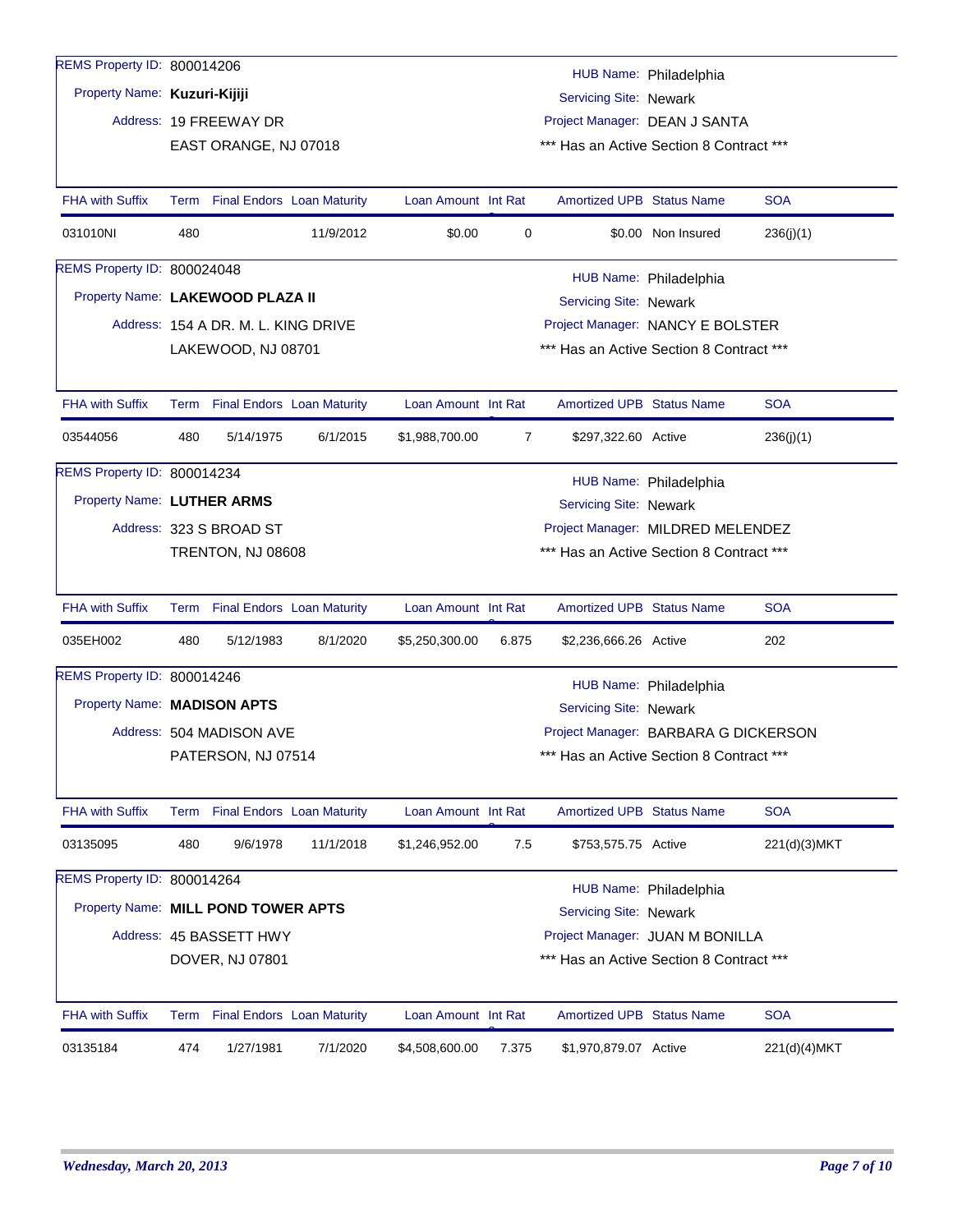| REMS Property ID: 800014278       |                                                           |                                                                                                                                     |                                   |                     |                |                                          | HUB Name: Philadelphia |                                                    |  |  |
|-----------------------------------|-----------------------------------------------------------|-------------------------------------------------------------------------------------------------------------------------------------|-----------------------------------|---------------------|----------------|------------------------------------------|------------------------|----------------------------------------------------|--|--|
| Property Name: MUHLENBERG GARDENS |                                                           |                                                                                                                                     |                                   |                     |                | Servicing Site: Newark                   |                        |                                                    |  |  |
|                                   |                                                           | Address: 1065 SUMMIT AVE                                                                                                            |                                   |                     |                | Project Manager: JUAN M BONILLA          |                        |                                                    |  |  |
|                                   |                                                           | JERSEY CITY, NJ 07307                                                                                                               |                                   |                     |                | *** Has an Active Section 8 Contract *** |                        |                                                    |  |  |
|                                   |                                                           |                                                                                                                                     |                                   |                     |                |                                          |                        |                                                    |  |  |
| <b>FHA with Suffix</b>            | Term                                                      |                                                                                                                                     | <b>Final Endors Loan Maturity</b> | Loan Amount Int Rat |                | <b>Amortized UPB Status Name</b>         |                        | <b>SOA</b>                                         |  |  |
| 031EH042                          | 480                                                       | 10/20/1982                                                                                                                          | 5/1/2021                          | \$6,997,400.00      | 7.625          | \$3,398,405.31 Active                    |                        | 202                                                |  |  |
| REMS Property ID: 800014301       |                                                           |                                                                                                                                     |                                   |                     |                |                                          | HUB Name: Philadelphia |                                                    |  |  |
|                                   | Property Name: NEW HOPE VILLAGE<br>Servicing Site: Newark |                                                                                                                                     |                                   |                     |                |                                          |                        |                                                    |  |  |
|                                   |                                                           | Address: 195 W. MARKET ST.                                                                                                          |                                   |                     |                | Project Manager: DEAN J SANTA            |                        |                                                    |  |  |
|                                   |                                                           | NEWARK, NJ 07103                                                                                                                    |                                   |                     |                | *** Has an Active Section 8 Contract *** |                        |                                                    |  |  |
|                                   |                                                           |                                                                                                                                     |                                   |                     |                |                                          |                        |                                                    |  |  |
| <b>FHA with Suffix</b>            |                                                           |                                                                                                                                     | Term Final Endors Loan Maturity   | Loan Amount Int Rat |                | <b>Amortized UPB Status Name</b>         |                        | <b>SOA</b>                                         |  |  |
| 031021NI                          | 480                                                       |                                                                                                                                     | 3/7/2014                          | \$0.00              | 0              |                                          | \$0.00 Non Insured     | 236(j)(1)                                          |  |  |
| REMS Property ID: 800014492       |                                                           |                                                                                                                                     |                                   |                     |                |                                          | HUB Name: Philadelphia |                                                    |  |  |
| Property Name: Oakview            |                                                           |                                                                                                                                     |                                   |                     |                | Servicing Site: Newark                   |                        |                                                    |  |  |
|                                   |                                                           |                                                                                                                                     |                                   |                     |                |                                          |                        |                                                    |  |  |
|                                   |                                                           | Project Manager: DEAN J SANTA<br>Address: 1701 EAST BROAD STREET<br>*** Has an Active Section 8 Contract ***<br>MILLVILLE, NJ 08332 |                                   |                     |                |                                          |                        |                                                    |  |  |
|                                   |                                                           |                                                                                                                                     |                                   |                     |                |                                          |                        |                                                    |  |  |
| <b>FHA with Suffix</b>            |                                                           |                                                                                                                                     | Term Final Endors Loan Maturity   | Loan Amount Int Rat |                | <b>Amortized UPB Status Name</b>         |                        | <b>SOA</b>                                         |  |  |
| 035001NI                          | 540                                                       |                                                                                                                                     | 9/12/2016                         | \$0.00              | 0              |                                          | \$0.00 Non Insured     | 236(j)(1)                                          |  |  |
| REMS Property ID: 800014369       |                                                           |                                                                                                                                     |                                   |                     |                |                                          | HUB Name: Philadelphia |                                                    |  |  |
| Property Name: PITMAN MANOR       |                                                           |                                                                                                                                     |                                   |                     |                | Servicing Site: Newark                   |                        |                                                    |  |  |
|                                   |                                                           | Address: 535 NORTH OAK AVE                                                                                                          |                                   |                     |                | Project Manager: BARBARA G DICKERSON     |                        |                                                    |  |  |
|                                   |                                                           | PITMAN, NJ 08071                                                                                                                    |                                   |                     |                |                                          |                        | *** Does NOT Have an Active Section 8 Contract *** |  |  |
|                                   |                                                           |                                                                                                                                     |                                   |                     |                |                                          |                        |                                                    |  |  |
| <b>FHA with Suffix</b>            |                                                           |                                                                                                                                     | Term Final Endors Loan Maturity   | Loan Amount Int Rat |                | Amortized UPB Status Name                |                        | <b>SOA</b>                                         |  |  |
| 03544804                          | 480                                                       | 5/29/1975                                                                                                                           | 6/1/2015                          | \$4,252,200.00      | $\overline{7}$ | \$635,738.11 Active                      |                        | 236(j)(1)/202                                      |  |  |
| REMS Property ID: 800014376       |                                                           |                                                                                                                                     |                                   |                     |                |                                          | HUB Name: Philadelphia |                                                    |  |  |
| Property Name: POPLAR VILLAGE     |                                                           |                                                                                                                                     |                                   |                     |                | Servicing Site: Newark                   |                        |                                                    |  |  |
|                                   |                                                           | Address: 67 SKINNER DR                                                                                                              |                                   |                     |                | Project Manager: DEAN J SANTA            |                        |                                                    |  |  |
|                                   |                                                           | OAKHURST, NJ 07755                                                                                                                  |                                   |                     |                | *** Has an Active Section 8 Contract *** |                        |                                                    |  |  |
|                                   |                                                           |                                                                                                                                     |                                   |                     |                |                                          |                        |                                                    |  |  |
| <b>FHA with Suffix</b>            |                                                           |                                                                                                                                     | Term Final Endors Loan Maturity   | Loan Amount Int Rat |                | <b>Amortized UPB Status Name</b>         |                        | <b>SOA</b>                                         |  |  |
| 031009NI                          | 480                                                       |                                                                                                                                     | 10/27/2011                        | \$0.00              | 0              |                                          | \$0.00 Non Insured     | 236(j)(1)                                          |  |  |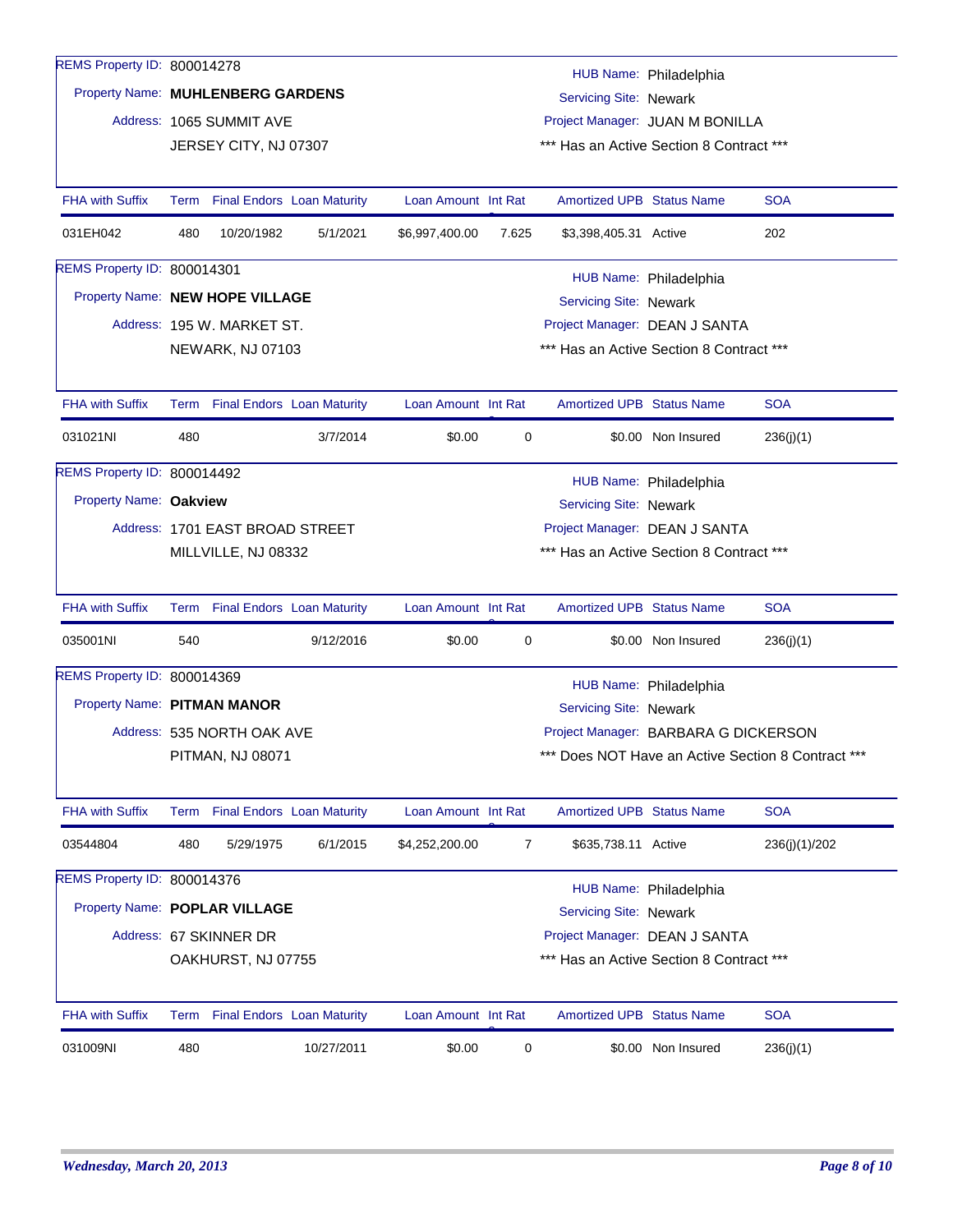| REMS Property ID: 800014385            |     |                                 |           |                     |     |                                                         |                          |              |  |
|----------------------------------------|-----|---------------------------------|-----------|---------------------|-----|---------------------------------------------------------|--------------------------|--------------|--|
| Property Name: PUEBLO CITY HOUSING     |     |                                 |           |                     |     | Servicing Site: Newark                                  | HUB Name: Philadelphia   |              |  |
|                                        |     | Address: 86 BRUNSWICK ST        |           |                     |     | Project Manager: JUAN M BONILLA                         |                          |              |  |
|                                        |     | NEWARK, NJ 07114                |           |                     |     | *** Has an Active Section 8 Contract ***                |                          |              |  |
|                                        |     |                                 |           |                     |     |                                                         |                          |              |  |
| <b>FHA with Suffix</b>                 |     | Term Final Endors Loan Maturity |           | Loan Amount Int Rat |     | <b>Amortized UPB Status Name</b>                        |                          | <b>SOA</b>   |  |
| 03135129-G                             | 480 |                                 | 9/1/2018  | \$0.00              | 7.5 |                                                         | \$813,232.37 Operational | 221(d)(3)MKT |  |
| REMS Property ID: 800014343            |     |                                 |           |                     |     |                                                         | HUB Name: Philadelphia   |              |  |
| Property Name: The Pavilion            |     |                                 |           |                     |     | <b>Servicing Site: Newark</b>                           |                          |              |  |
|                                        |     | Address: 220 PROSPECT ST        |           |                     |     | Project Manager: DEAN J SANTA                           |                          |              |  |
|                                        |     | EAST ORANGE, NJ 07017           |           |                     |     | *** Has an Active Section 8 Contract ***                |                          |              |  |
|                                        |     |                                 |           |                     |     |                                                         |                          |              |  |
| <b>FHA with Suffix</b>                 |     | Term Final Endors Loan Maturity |           | Loan Amount Int Rat |     | <b>Amortized UPB Status Name</b>                        |                          | <b>SOA</b>   |  |
| 031037NI                               | 564 |                                 | 3/11/2021 | \$0.00              | 0   |                                                         | \$0.00 Non Insured       | 236(j)(1)    |  |
| REMS Property ID: 800014467            |     |                                 |           |                     |     |                                                         | HUB Name: Philadelphia   |              |  |
| Property Name: TRENT CENTER EAST       |     |                                 |           |                     |     | Servicing Site: Newark                                  |                          |              |  |
|                                        |     | Address: 511-537 GREENWOOD AVE  |           |                     |     | Project Manager: JUAN M BONILLA                         |                          |              |  |
|                                        |     | TRENTON, NJ 08609               |           |                     |     | *** Has an Active Section 8 Contract ***                |                          |              |  |
|                                        |     |                                 |           |                     |     |                                                         |                          |              |  |
| <b>FHA with Suffix</b>                 |     | Term Final Endors Loan Maturity |           | Loan Amount Int Rat |     | <b>Amortized UPB Status Name</b>                        |                          | <b>SOA</b>   |  |
| 031SH012                               | 564 | 7/1/1964                        | 6/1/2015  | \$2,833,000.00      | 3.5 | \$265,729.04 Active                                     |                          | 202          |  |
| REMS Property ID: 800024159            |     |                                 |           |                     |     |                                                         |                          |              |  |
| Property Name: TRENT CENTER WEST       |     |                                 |           |                     |     | HUB Name: Philadelphia<br><b>Servicing Site: Newark</b> |                          |              |  |
|                                        |     | Address: 465 GREENWOOD AVENUE   |           |                     |     | Project Manager: DEAN J SANTA                           |                          |              |  |
|                                        |     | TRENTON, NJ 08609               |           |                     |     | *** Has an Active Section 8 Contract ***                |                          |              |  |
|                                        |     |                                 |           |                     |     |                                                         |                          |              |  |
| FHA with Suffix                        |     | Term Final Endors Loan Maturity |           | Loan Amount Int Rat |     | Amortized UPB Status Name                               |                          | <b>SOA</b>   |  |
| 035015NI                               | 564 |                                 | 6/19/2021 | \$0.00              | 0   |                                                         | \$0.00 Non Insured       | 236(j)(1)    |  |
| REMS Property ID: 800014487            |     |                                 |           |                     |     |                                                         | HUB Name: Philadelphia   |              |  |
| Property Name: VITA GARDENS APARTMENTS |     |                                 |           |                     |     | Servicing Site: Newark                                  |                          |              |  |
|                                        |     | Address: 120 MONMOUTH AVE       |           |                     |     | Project Manager: NANCY E BOLSTER                        |                          |              |  |
|                                        |     | ASBURY PARK, NJ 07712           |           |                     |     | *** Has an Active Section 8 Contract ***                |                          |              |  |
|                                        |     |                                 |           |                     |     |                                                         |                          |              |  |
| <b>FHA with Suffix</b>                 |     | Term Final Endors Loan Maturity |           | Loan Amount Int Rat |     | <b>Amortized UPB Status Name</b>                        |                          | <b>SOA</b>   |  |
| 03144088                               | 473 | 12/31/1974                      | 6/1/2014  | \$1,479,600.00      | 7   | \$116,413.23 Active                                     |                          | 236(j)(1)    |  |